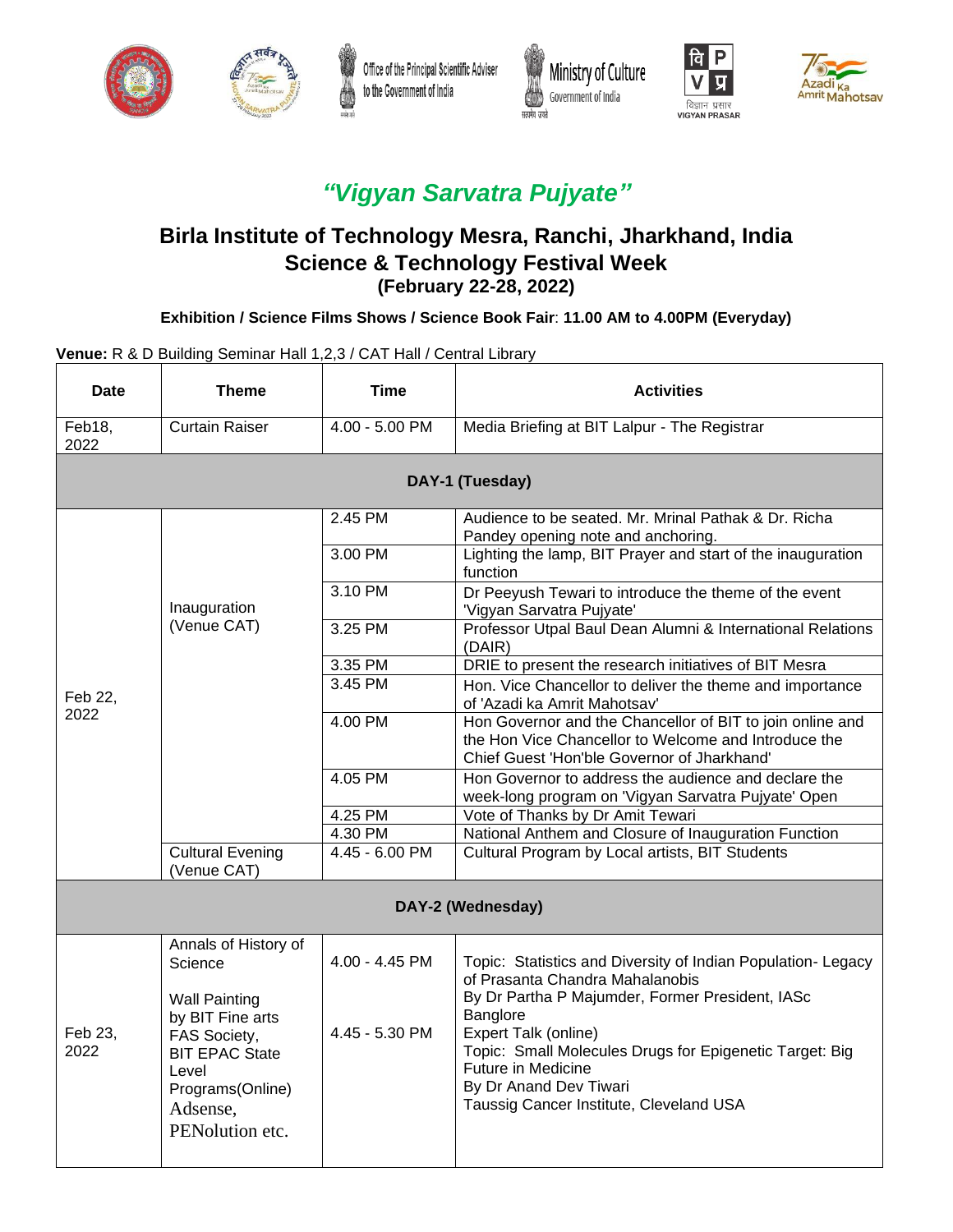











| DAY-3 (Thursday) |                                                                                                                                                                                                                                                                         |                                  |                                                                                                                                                                                                                                                                                                                                                                                                               |  |  |
|------------------|-------------------------------------------------------------------------------------------------------------------------------------------------------------------------------------------------------------------------------------------------------------------------|----------------------------------|---------------------------------------------------------------------------------------------------------------------------------------------------------------------------------------------------------------------------------------------------------------------------------------------------------------------------------------------------------------------------------------------------------------|--|--|
| Feb 24,<br>2022  | Milestones<br>of Modern<br>S&T<br><b>BIT EPAC State</b><br>Level Programs<br>(Online)<br>Adsense,<br>PENolution etc                                                                                                                                                     | 4.00 - 4.45 PM<br>4.45 - 5.30 PM | Expert Talk: (online)<br>Topic: Rapid Diagnostics in Infectious Diseases<br>By Dr Nishant Prasad<br>Program Director, Weill Cornell Hospitals<br>New York Presbyterian Queens, NY, USA<br>Expert Talk: (online)<br>Topic: Indian Cardiology-Current perspective and the<br>Future ahead<br>By Dr. Naresh Trehan<br>Chairman & Managing Director,<br>Medanta Heart Institute, Gurugram, India                  |  |  |
|                  |                                                                                                                                                                                                                                                                         |                                  | DAY-4 (Friday)                                                                                                                                                                                                                                                                                                                                                                                                |  |  |
| Feb 25,<br>2022  | Swadeshi-<br>Paramparik<br>Inventions &<br>Innovations<br>Srijan                                                                                                                                                                                                        | 4.00 - 4.45 PM<br>4.45 - 5.30 PM | Expert Talk: (online)<br>Topic: Mathematical Modelling of Earth systems-Efforts till<br>Now and the Future Ahead By Dr Rishi Narain Singh,<br><b>IIT Gandhinagar</b><br>(S. S. Bhatnagar Prize in Earth Science)<br>Expert Talk: (online)<br>Topic: Scientific advancements in the growth of Electronic                                                                                                       |  |  |
|                  | Firevolt,                                                                                                                                                                                                                                                               |                                  | Industry - The Future Ahead<br>By Prof. R.P. Yadav, HAG Professor, MNIT, Jaipur                                                                                                                                                                                                                                                                                                                               |  |  |
|                  |                                                                                                                                                                                                                                                                         |                                  | DAY-5 (Saturday)                                                                                                                                                                                                                                                                                                                                                                                              |  |  |
| Feb 26,<br>2022  | <b>Science Lit Festival</b><br><b>Various BIT</b><br>Locations<br><b>BIT Students Prog</b><br>(a)Science Talks<br>(b)Poems and song<br>Comp<br>(c) Science Drama,<br>(d) documentaries,<br>(e) Sci-Fi Films,<br>(f) Exhibition by<br>Jharkhand based<br><b>Startups</b> | $3.00 - 4.30$ PM                 | Expert Talk: (offline)<br>Topic: Promoting Innovation /Entrepreneurship through<br>Engineering Technology for Future Bio- waste to Fuel in<br>India<br>By Dr. P. Shanmugam<br>Chief Scientist CSIR-CLRI Chennai                                                                                                                                                                                               |  |  |
|                  |                                                                                                                                                                                                                                                                         | 4.45 - 5.30 PM                   | Expert Talk: (online)<br>Topic: Insect Pest Management, Past and Present<br>By. Dr. Nitin Kulkarni<br>Director, Institute of Forest Productivity, Ranchi                                                                                                                                                                                                                                                      |  |  |
| DAY-6 (Sunday)   |                                                                                                                                                                                                                                                                         |                                  |                                                                                                                                                                                                                                                                                                                                                                                                               |  |  |
| Feb 27,<br>2022  | Next 25 Years<br>IIE,<br>Aerospace<br>LitSoc Poetry<br>Comp,<br>Exhibition by<br>Jharkhand based<br><b>Startups</b>                                                                                                                                                     | 4.00 - 4.45 PM<br>4.45 - 5.30 PM | Expert Talk (online)<br>Topic: Biochar-based carbon-negative technology- A way<br>forward to achieve carbon neutrality by 2070<br>By Dr. Dinesh Mohan, JNU, INDIA<br>Expert Talk: (online)<br>Topic: Recycling of Plastic Waste to Plastic Composite<br>Products. Mission: Clean India, Green India and Make in<br>India<br>By Dr. Shantanu Bhowmik<br>Department of Aerospace Engineering, Amrita University |  |  |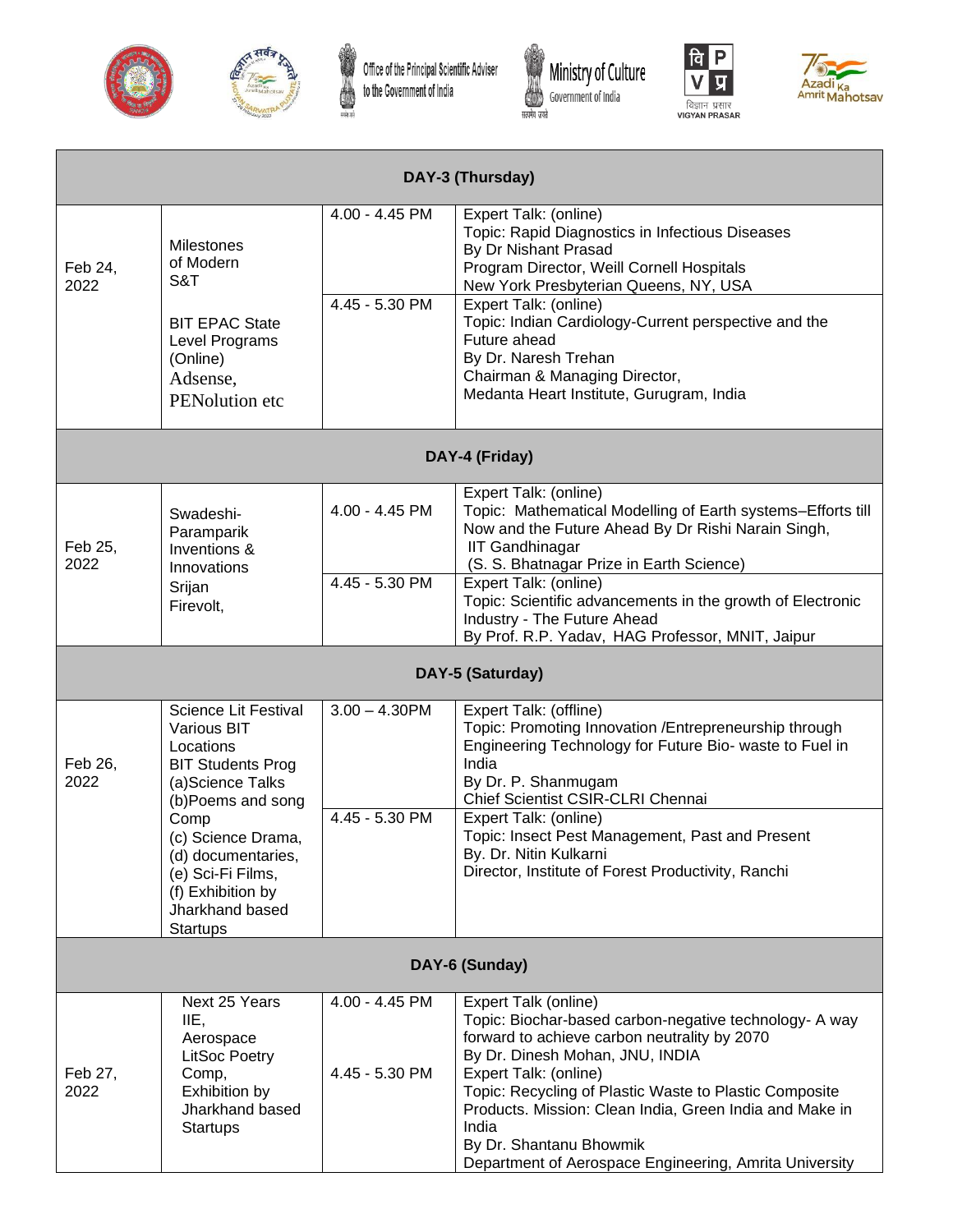











| DAY-7 (Monday) |             |                  |                                                                                                                         |  |  |
|----------------|-------------|------------------|-------------------------------------------------------------------------------------------------------------------------|--|--|
|                | Finale      | 2.00 - 2.10 PM   | Overview of the S&T Festival week celebration by Dr Richa                                                               |  |  |
|                | (Venue CAT) | Pandey &         |                                                                                                                         |  |  |
|                |             | $2.10 - 2.45$ PM | Invited talk by Dr. Indranil Chattoraj                                                                                  |  |  |
|                |             |                  | Director CSIR-National Metalurgical laboratory Jamshedpur                                                               |  |  |
|                |             | $2.45 - 3.30$ PM | Panel discussion                                                                                                        |  |  |
|                |             |                  | Topic: Future directions towards development of Science                                                                 |  |  |
|                |             |                  | and Technology in Jharkhand.                                                                                            |  |  |
|                |             |                  | <b>Panelists</b>                                                                                                        |  |  |
|                |             |                  | 1. Prof. Shalendra Singh, Director IIM Ranchi                                                                           |  |  |
|                |             |                  | 2. Dr. P P Chattopadhyay, Director NIFFT, Ranchi<br>Dr Satyanarayana Director, Central Tasar Research<br>3 <sub>1</sub> |  |  |
| Feb 28,        |             |                  | and Training Institute, Ranchi                                                                                          |  |  |
| 2022           |             |                  | 4. Dr K K Sharma, Director, IINRG, Ranchi                                                                               |  |  |
|                |             |                  | Dr C Jeganathan, DRIE, BIT Mesra<br>5.                                                                                  |  |  |
|                |             | 3.30 - 3.40 PM   | Prize distribution by Dr ADOSA                                                                                          |  |  |
|                |             | $3.40 - 3.45$ PM | <b>Book Release</b>                                                                                                     |  |  |
|                |             |                  | Book Title: "Bus Ek Kadam Aur"                                                                                          |  |  |
|                |             |                  | Author Dr. Sanjay Kumar, BIT Mesra, Ranchi                                                                              |  |  |
|                |             | 3.45-3.55 PM     | Address by Vice Chancellor                                                                                              |  |  |
|                |             | 3.55-4.00 PM     | Vote of Thanks Dr Peeyush Tewari, Coordinator, VSP                                                                      |  |  |
|                |             | 4.00-4.15 PM     | Group Dance                                                                                                             |  |  |
|                |             | 4.15 PM          | End of the program.                                                                                                     |  |  |

Dr Peeyush Tewari: 9868375962, *peeyush@bitmesra.ac.in* Dr Kirti Avishek (Expo Coordinator): 8294934737

## Radio Partner; BIG FM 92.7

##### Enjoy STF - Go Green - Be Safe #####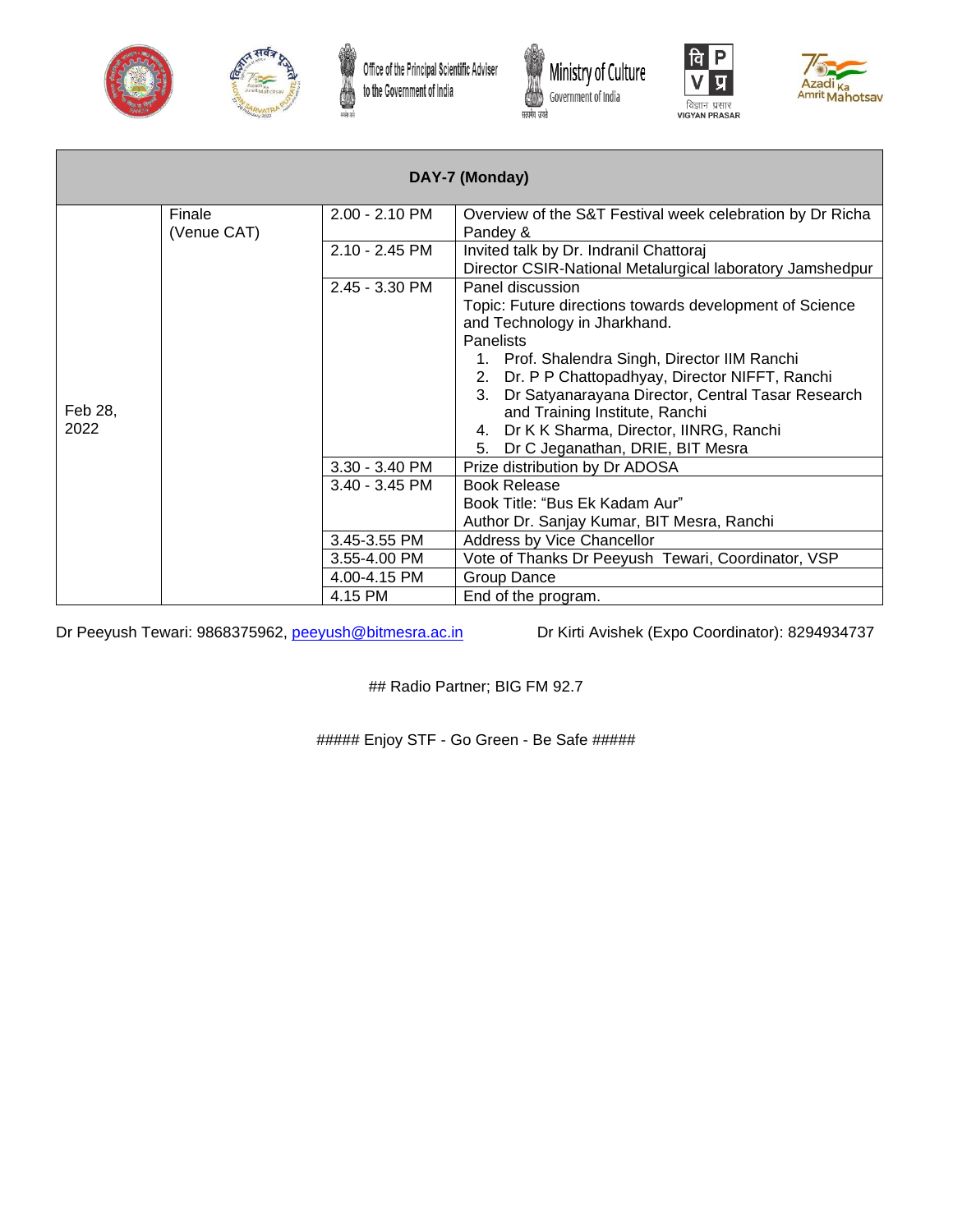







### **SCIENCE & TECHNOLOGY FESTIVAL WEEK (FEBRUARY 22-28, 2022) BIT Students Clubs Activities**

| DAY &<br><b>DATE</b>           | <b>START TIME -</b><br><b>END TIME</b> | <b>EVENT NAME</b>                                          | <b>CLUB</b>                        | <b>VENUE</b>                       |
|--------------------------------|----------------------------------------|------------------------------------------------------------|------------------------------------|------------------------------------|
| DAY 1<br>22/02/2022            | <b>ONLINE</b>                          | <b>LITSOC</b>                                              | <b>LITERARY</b><br><b>SOCIETY</b>  | <b>ONLINE</b>                      |
|                                | 5:00-8:00 PM                           | <b>ANALYTICA</b>                                           | <b>SIME</b>                        | L.H-2 (HYBRID)                     |
| DAY <sub>2</sub><br>23/02/2022 | 11:00-12:30 PM                         | <b>AUTO QUIZ</b>                                           | <b>FIRE BOLT</b>                   | $L.H-3$                            |
|                                | <b>ONLINE</b>                          | <b>LITSOC</b>                                              | <b>LITERARY</b><br><b>SOCIETY</b>  | <b>ONLINE</b>                      |
| DAY 4<br>25/02/2022            | 5:00-7:00 PM                           | <b>AEROTALK &amp;</b><br><b>OUIZ</b>                       | <b>AEROSPACE</b><br><b>SOCIETY</b> | $L.H-2$                            |
|                                | <b>ONLINE</b>                          | <b>LITSOC</b>                                              | <b>LITERARY</b><br><b>SOCIETY</b>  | <b>ONLINE</b>                      |
|                                | 3:30-4:30 PM                           | All about EV                                               | <b>AVEON</b>                       | $LH-2$                             |
| DAY <sub>5</sub><br>26/02/2022 | 6:00-6:30 PM                           | <b>MUSICAL</b><br><b>PERFORMANCE</b>                       | <b>DHAWANI</b>                     | <b>CAT HALL</b>                    |
|                                | 6:30-7:00 PM                           | <b>MIME</b><br><b>PERFORMANCE</b>                          | <b>EHSAAS</b>                      | <b>CAT HALL</b>                    |
|                                | 7:00-7:30 PM                           | <b>DANCE</b><br><b>PERFORMANCE</b>                         | <b>DANCE</b><br><b>CLUB</b>        | <b>CAT HALL</b>                    |
|                                | 10:00-11:00 PM                         | <b>LAB VISIT</b>                                           | IIChe, BIT<br><b>MESRA</b>         | <b>CHEMISTRY LAB</b>               |
|                                | 1:00-3:00 PM                           | <b>ENIGMA</b>                                              | <b>FINANCE</b><br><b>CLUB</b>      | LH-2(HYBRID)                       |
|                                | <b>ONLINE</b>                          | <b>LITSOC</b>                                              | <b>LITERARY</b><br><b>SOCIETY</b>  | <b>ONLINE</b>                      |
| DAY 6<br>27/02/2022            | 1:00-4:00 PM                           | <b>SAVE THE EGG</b>                                        | IEI CIVIL,<br><b>BIT MESRA</b>     | R & D BUILDING<br><b>TOP FLOOR</b> |
|                                | 1:00-3:00 PM                           | <b>LITERARY</b><br><b>TALK</b><br>(PRE EVENT<br>ROSTRA-22) | <b>LITERARY</b><br><b>SOCIETY</b>  | <b>CAT HALL</b>                    |
|                                | <b>ONLINE</b>                          | <b>LITSOC</b>                                              | <b>LITERARY</b><br><b>SOCIETY</b>  | <b>ONLINE</b>                      |
| DAY <sub>7</sub><br>28/02/2022 | <b>ONLINE</b>                          | <b>LITSOC</b>                                              | <b>LITERARY</b><br><b>SOCIETY</b>  | <b>ONLINE</b>                      |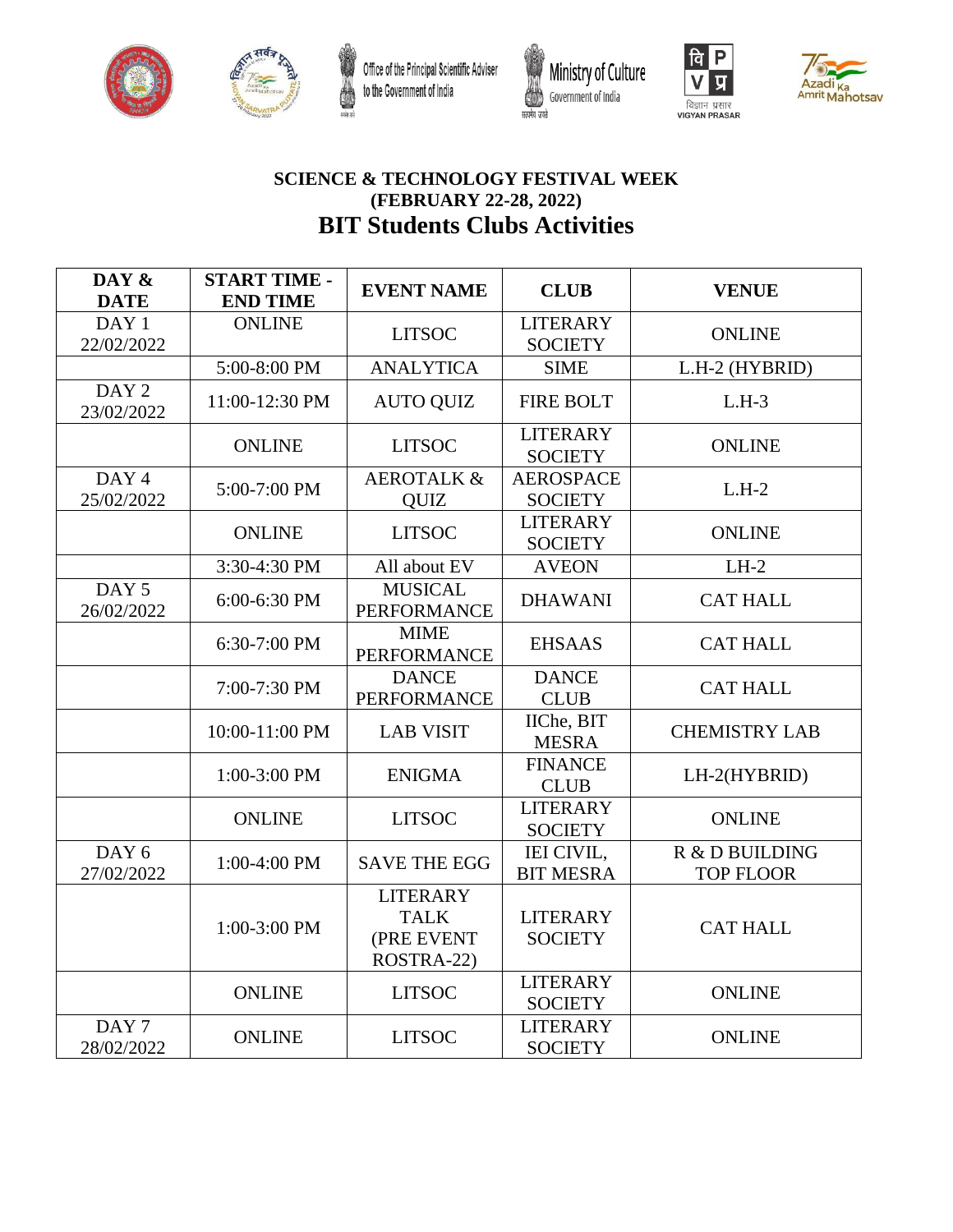



Office of the Principal Scientific Adviser to the Government of India







# Vigyan Sarvatra Pujyate Information & Communication Technology Cell Science Films Screening Schedule

|               |                    | <b>CAT Hall</b>                                                                | <b>R&amp;D Building SH 1</b>                                  | <b>R&amp;D Building SH 2</b>                              |
|---------------|--------------------|--------------------------------------------------------------------------------|---------------------------------------------------------------|-----------------------------------------------------------|
|               | 11:00              | Sir Mokshagundam                                                               | The Fragrance                                                 | <b>Going Electric</b>                                     |
|               | <b>AM</b>          | Visvesvaraya (H)                                                               | Economy (E)                                                   | (H)                                                       |
| $22 -$        | 12:00              | Women power in                                                                 | Prafulla Chandra Ray                                          | P <sub>C</sub>                                            |
| Feb           |                    | Science Part-1 (H)                                                             | (H)                                                           | Mahalanobis (E)                                           |
|               | 2:00               | Unravelling the                                                                | <b>Cyber Physical</b>                                         | <b>Value Addition:</b>                                    |
|               | <b>PM</b>          | science behind                                                                 | Systems (E)                                                   | <b>Agro Produce</b>                                       |
|               |                    | Ayurved (H)                                                                    |                                                               | (E)                                                       |
|               |                    |                                                                                | Vigyanveer:                                                   | Vigyanveer -                                              |
|               | 3:00               | Drone Show by                                                                  | <b>Transcribe Glass by</b>                                    | <b>Innovative Easy</b>                                    |
|               | <b>PM</b>          | <b>BotLab Dynamics</b>                                                         | <b>Madhav Lavakare</b>                                        | Toothbrush by                                             |
|               |                    |                                                                                | (H)                                                           | <b>Dhruvi Gupta</b>                                       |
|               |                    |                                                                                |                                                               |                                                           |
|               | 11:00<br><b>AM</b> | Acharya Jagadish<br>Chandra Bose (H)                                           | Robotics in India (E)                                         | <b>BRO</b><br>Modernising<br><b>Mountain</b><br>Roads (E) |
| $23 -$<br>Feb | 12:00              | Sela Tunnel<br><b>Project- Making the</b><br><b>Impossible Possible</b><br>(H) | <b>Gaganyaan Mission</b><br>(H)                               | Satyendra Nath<br>Bose (H)                                |
|               | 2:00<br><b>PM</b>  | Vaccine: India<br>Fights Back (H)                                              | <b>Mega Science</b><br>Projects: India's<br>Contributions (E) | Quantum<br><b>Science and</b><br>Technology (E)           |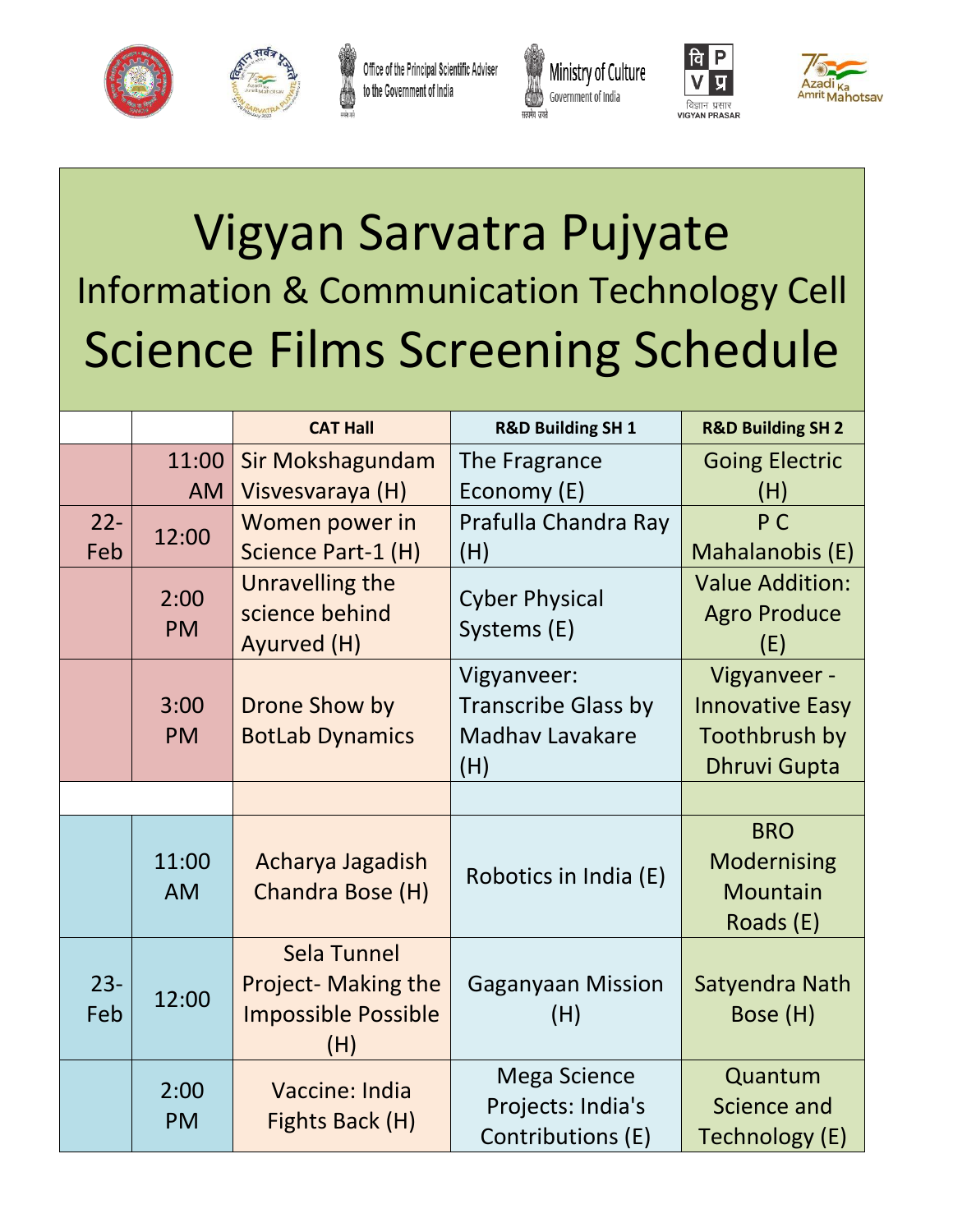



Office of the Principal Scientific Adviser<br>to the Government of India







|               | 3:00<br><b>PM</b>  | <b>IITs &amp; The Promise</b><br>of Nanotechnology<br>(H)                                         | <b>Science For Change</b><br>(H)                                               | The Age of<br>Drones (E)                                       |
|---------------|--------------------|---------------------------------------------------------------------------------------------------|--------------------------------------------------------------------------------|----------------------------------------------------------------|
|               |                    |                                                                                                   |                                                                                |                                                                |
|               | 11:00<br><b>AM</b> | Anna Mani (H)                                                                                     | <b>Augmenting India's</b><br>Ports and<br>Waterways (H)                        | Horticulture-<br>Accelerating<br><b>Farmers Growth</b><br>(H)  |
| $24 -$<br>Feb | 12:00              | <b>TMT: Mega Science</b><br>Project (E)                                                           | Srinivasa Ramanujan<br>(E)                                                     | $CSIR - IGIB$ (H)                                              |
|               | 2:00<br><b>PM</b>  | <b>The Green</b><br><b>Revolution: India's</b><br>Independence and<br>Scientific<br>Community (H) |                                                                                | <b>Aroma Mission</b><br>(H)                                    |
|               | 3:00<br><b>PM</b>  | The Changing face<br>of Agriculture in<br>Kashmir (H)                                             | <b>Tackling COVID-19:</b><br>Masks, Diagnostic<br>kits, Ventilator (H)         | <b>Tackling</b><br><b>Corona: The</b><br><b>Moving Target</b>  |
|               |                    |                                                                                                   |                                                                                |                                                                |
|               | 11:00<br><b>AM</b> | Taming of chance P<br>C Mahalanobis (E)                                                           | <b>India's Genomics</b><br>Mission (E)                                         | <b>DST - SCTIMST</b><br>(H)                                    |
| $25 -$<br>Feb | 12:00              | <b>ISRO: India's Space</b><br>Journey - (E)                                                       | DST ARIES (H)                                                                  |                                                                |
|               | 2:00<br><b>PM</b>  | <b>Gravitational Wave</b><br>(E)                                                                  | The Age of Drones<br>(E)                                                       | Let's Talk<br>Vaccine-<br>Immunizing<br>India (E) - Delhi<br>2 |
|               | 3:00<br><b>PM</b>  | No Friends, No<br>Enemies (E)                                                                     | Vigyanveer: Leg<br>Mouse by<br><b>Mainuddin I Winner</b><br>of Inspire Award - |                                                                |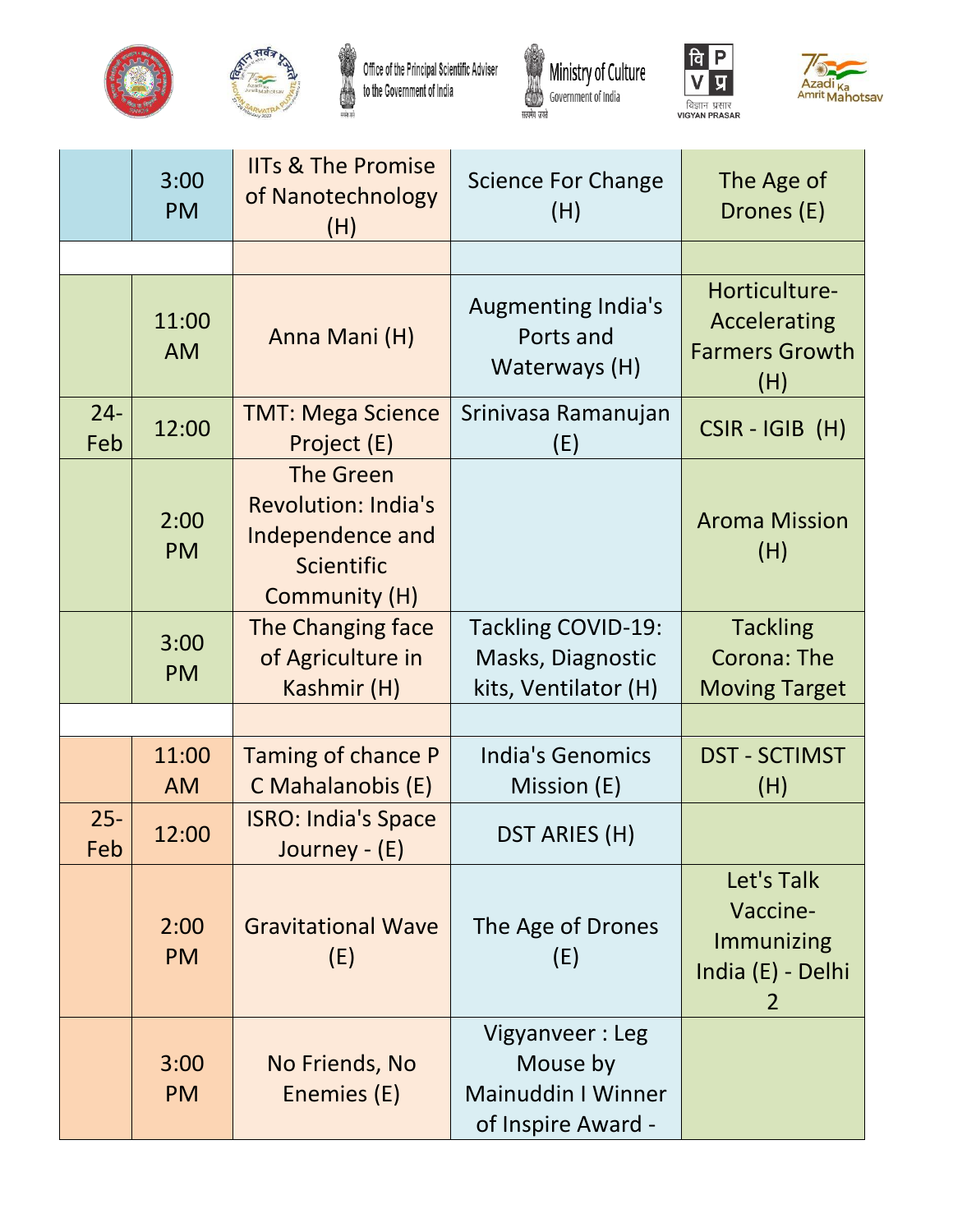



Office of the Principal Scientific Adviser<br>to the Government of India







|               |                    |                                                                 | Manak given by DST,<br>Govt. of India                                                                     |                                                                                             |
|---------------|--------------------|-----------------------------------------------------------------|-----------------------------------------------------------------------------------------------------------|---------------------------------------------------------------------------------------------|
|               |                    |                                                                 |                                                                                                           |                                                                                             |
|               | 11:00<br><b>AM</b> | Homi Jehangir<br>Bhabha(H)                                      | <b>Biofuel: Sustainable</b><br>Alternative for<br>Greener Future - (H)                                    | Unravelling the<br>science behind<br>Ayurved (H)                                            |
| $26 -$<br>Feb | 12:00              | <b>Mega Science</b><br>Project (H)                              | <b>The Dreaded Needle</b><br>(E)                                                                          | DST-BSIP (E)                                                                                |
|               | 2:00<br><b>PM</b>  | DST-ARI (E)                                                     | <b>Neutrino</b><br>Observatory (H)                                                                        | $\mathsf{S}$<br>Chandrashekhra<br>(H)                                                       |
|               | 3:00<br><b>PM</b>  | <b>Value Addition:</b><br>Agro Produce (E)                      | Vigyanveer:<br>Plastoscope by<br>Ananya Singh  <br>Winner of Inspire<br>Award-Manak given<br>by DST India |                                                                                             |
|               |                    |                                                                 |                                                                                                           |                                                                                             |
|               | 11:00<br><b>AM</b> | In The Footsteps of<br>K S Krishnan (H)                         | The Freedom<br>Struggle and<br>Scientific<br>Community (H)                                                | <b>IITs &amp; The</b><br>Promise of<br>Nanotechnology<br>(H)                                |
| $27 -$<br>Feb | 12:00              | <b>Science For Change</b><br>(E)                                | The Freedom<br>Struggle and<br>Scientific<br>Community (H) part-<br>2                                     | <b>Survey of India</b><br>(E)                                                               |
|               | 2:00<br><b>PM</b>  | Atal Tunnel,<br>Rohtang: An<br><b>Engineering Marvel</b><br>(H) | The Freedom<br>Struggle and<br>Scientific community<br>Part - $3(H)$                                      | Vigyanveer:<br><b>Electrical Stick</b><br>for Blinds by<br><b>Indra Prasad</b><br>Gothwal I |